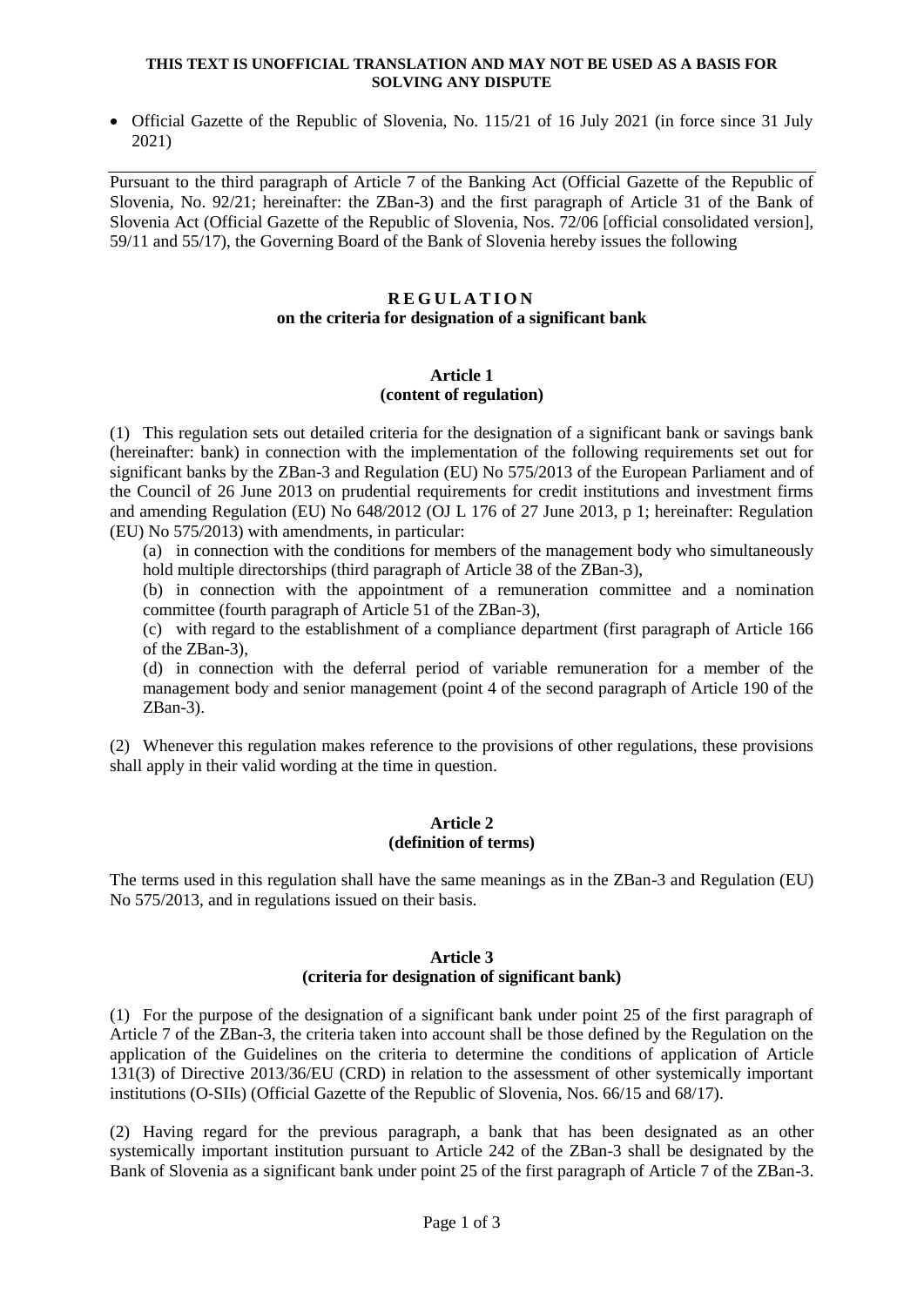#### **THIS TEXT IS UNOFFICIAL TRANSLATION AND MAY NOT BE USED AS A BASIS FOR SOLVING ANY DISPUTE**

A bank that is an EU parent bank or a parent bank established in the Republic of Slovenia or a bank that is a subsidiary of a parent financial holding company or a mixed financial holding company where the holding company is established in the Republic of Slovenia shall be designated by the Bank of Slovenia as a significant bank under point 25 of the first paragraph of Article 7 of the ZBan-3 when the group has been designated as an other systemically important institution pursuant to Article 242 of the ZBan-3.

(3) In addition to banks designated as significant on the basis of the criteria set out in the first paragraph of this article, a bank that is classified as one of the three most significant credit institutions in the Republic of Slovenia in accordance with a decision by the European Central Bank as the competent authority responsible for exercising powers and tasks of prudential supervision of banks in accordance with Council Regulation (EU) No 1024/2013 of 15 October 2013 conferring specific tasks on the European Central Bank concerning policies relating to the prudential supervision of credit institutions (OJ L 287 of 29 October 2013, p 63) in connection with the definition of the three most significant credit institutions in the Republic of Slovenia shall be designated by the Bank of Slovenia as a significant bank under point 25 of the first paragraph of Article 7 of the ZBan-3.

(4) Notwithstanding the criteria set out in the first and third paragraphs of this article, a bank that does not meet the criteria for designation as a significant bank may be designated as a significant bank by the Bank of Slovenia when owing to its attributes the bank could have a substantial impact on the financial system of the Republic of Slovenia in the event of a considerable deterioration in its operations, or its winding-up or the cessation of its activities.

# **Article 4 (decision on designation of significant bank)**

(1) Via a decision the Bank of Slovenia shall determine that the criteria set out in the previous article have been met, and shall designate the bank as a significant bank.

(2) A bank that via a decision has been designated as significant pursuant to the previous article shall meet all the requirements set out for a significant bank by the ZBan-3 and Regulation (EU) No 575/2013, and by regulations issued on their basis.

(3) If after the issuance of the decision on the designation of a significant bank there arise circumstances based on which the bank no longer meets the criteria set out in the previous article, the Bank of Slovenia shall, at the bank's proposal or *ex officio*, issue a decision to withdraw its status as a significant bank.

# **Article 5 (compliance with requirements)**

(1) When in accordance with a decision issued pursuant to this regulation there is a change in the requirements for a bank, the bank shall comply with the new requirements within three months of the day that it received the decision.

(2) The previous paragraph notwithstanding, the Bank of Slovenia may, at the bank's proposal or *ex officio*, decide on a different period for the bank's compliance with the aforementioned requirements.

# **Article 6 (continued validity of decisions)**